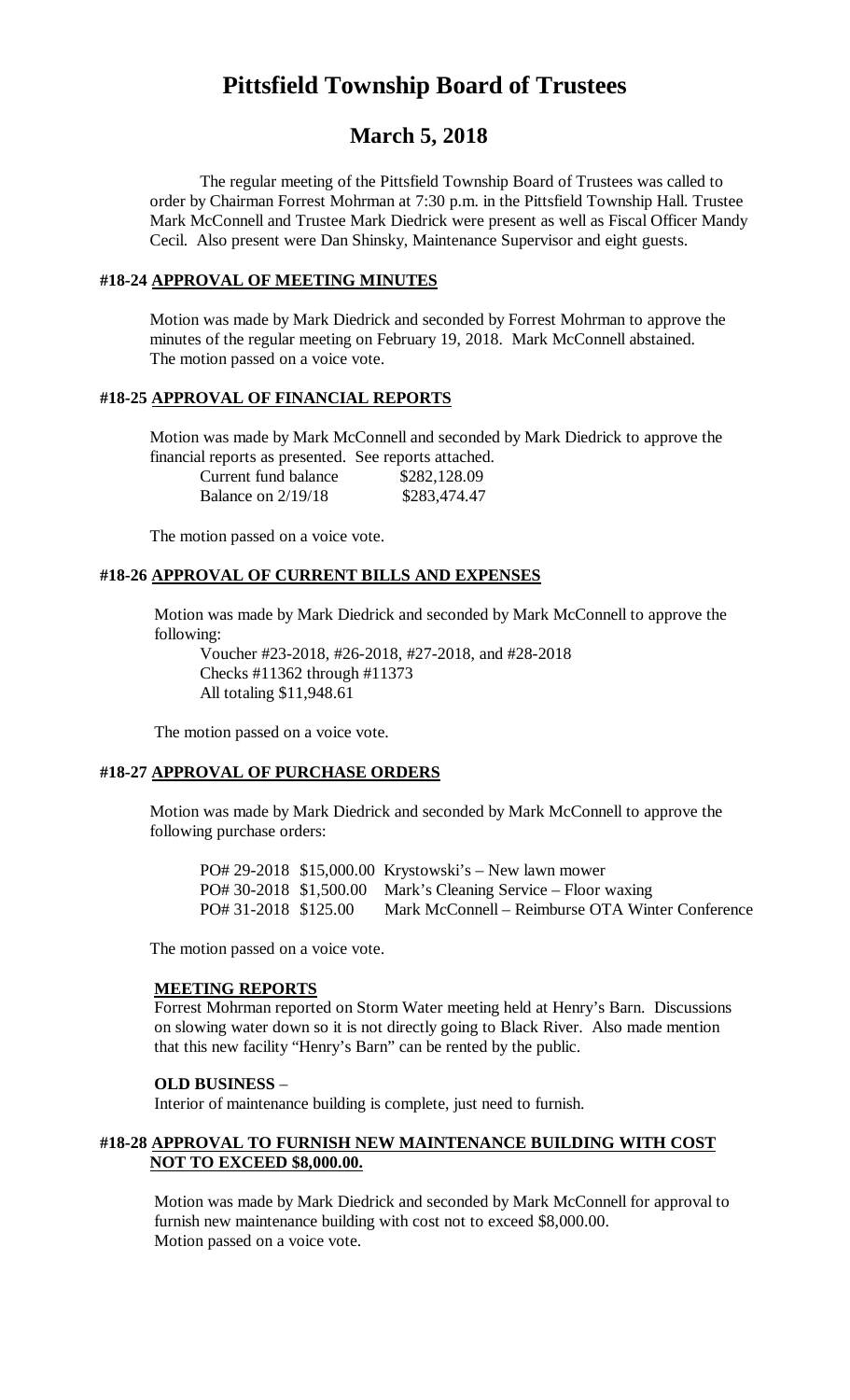# **#18-29 APPROVAL TO HOLD AN OPEN HOUSE TO THE PUBLIC FOR VIEWING OF THE NEW MAINTENANCE BUILDING ON APRIL 7, 2018 FROM 10:00 – 2:00.**

Motion was made by Mark Diedrick and seconded by Mark McConnell for approval to hold an open house to the public for viewing of the new maintenance building on April 7, 2018 from 10:00 – 2:00. Motion passed on a voice vote.

#### **NEW BUSINESS** –

Dan checking with Armstrong for phone prices versus Frontier and will advise.

#### **#18-30 APPROVAL TO PAY \$1,000.00 PROFESSIONAL FEE TO DANIEL FREDERICK ARCHITECTS, LLC FOR NEW SALT BARN PROJECT FOR PITTSFIELD TOWNSHIP**

Motion was made by Mark Diedrick and seconded by Mark McConnell to pay \$1,000.00 Professional Fee to Daniel Frederick Architects, LLC for new salt barn project for Pittsfield Township. The motion passed on a voice vote.

## **#18-31 APPROVAL TO PAY \$7,500.00 PROFESSIONAL FEE TO DANIEL FREDERICK ARCHITECTS, LLC FOR NEW COMMUNITY HALL PROJECT FOR PITTSFIELD TOWNSHIP**

Motion was made by Mark Diedrick and seconded by Mark McConnell to pay \$7,500.00 Professional Fee to Daniel Frederick Architects, LLC for new community hall project for Pittsfield Township. The motion passed on a voice vote.

#### **#18-32 APPROVAL TO HAVE BOY SCOUT TROOP #414 DO TRASH PICK-UP ALONG TOWNSHIP ROADSIDES FOR A DONATION OF \$500.00 FROM THE TOWNSHIP**

Motion was made by Mark McConnell and seconded by Mark Diedrick to approve Boy Scout Troop #414 to pick-up trash along Pittsfield Township roadsides and the Township would make a donation of \$500.00 to the Boy Scout Troop. The motion passed on a voice vote.

#### **#18-33 APPROVAL TO AGREE TO NEW THREE YEAR CONTRACT FOR THE LORAIN COUNTY EMERGENCY NOTIFICATION SYSTEM AT \$79.00 PER YEAR.**

Motion was made by Mark Diedrick and seconded by Mark McConnell for approval to agree to new three year contract for the Lorain County Emergency Notification System at \$79.00 per year. The motion passed on a voice vote.

#### **ZONING BUSINESS**

Nothing to report.

Mark McConnell received call from resident that property is along Brown Lateral Ditch, He would like to have meeting with residents and County Engineer.

Mark McConnell is meeting with Oberlin City Manager to discuss 5 year revenue sharing.

#### **ROAD AND MAINTENANCE**

#### **#18-34 APPROVAL OF A PURCHASE ORDER IN THE AMOUNT OF \$1,600.00 FOR THE PURCHASE OF A NEW BUCKET FOR EXCAVATOR TO DIG GRAVE PLOTS**

Motion was made by Mark Diedrick and seconded by Mark McConnell to approve a purchase order in the amount of \$1,600.00 for the purchase of a new bucket for excavator to dig grave plots. The motion passed on a voice vote.

# **TOWNSHIP HALL & PARK REPORT**